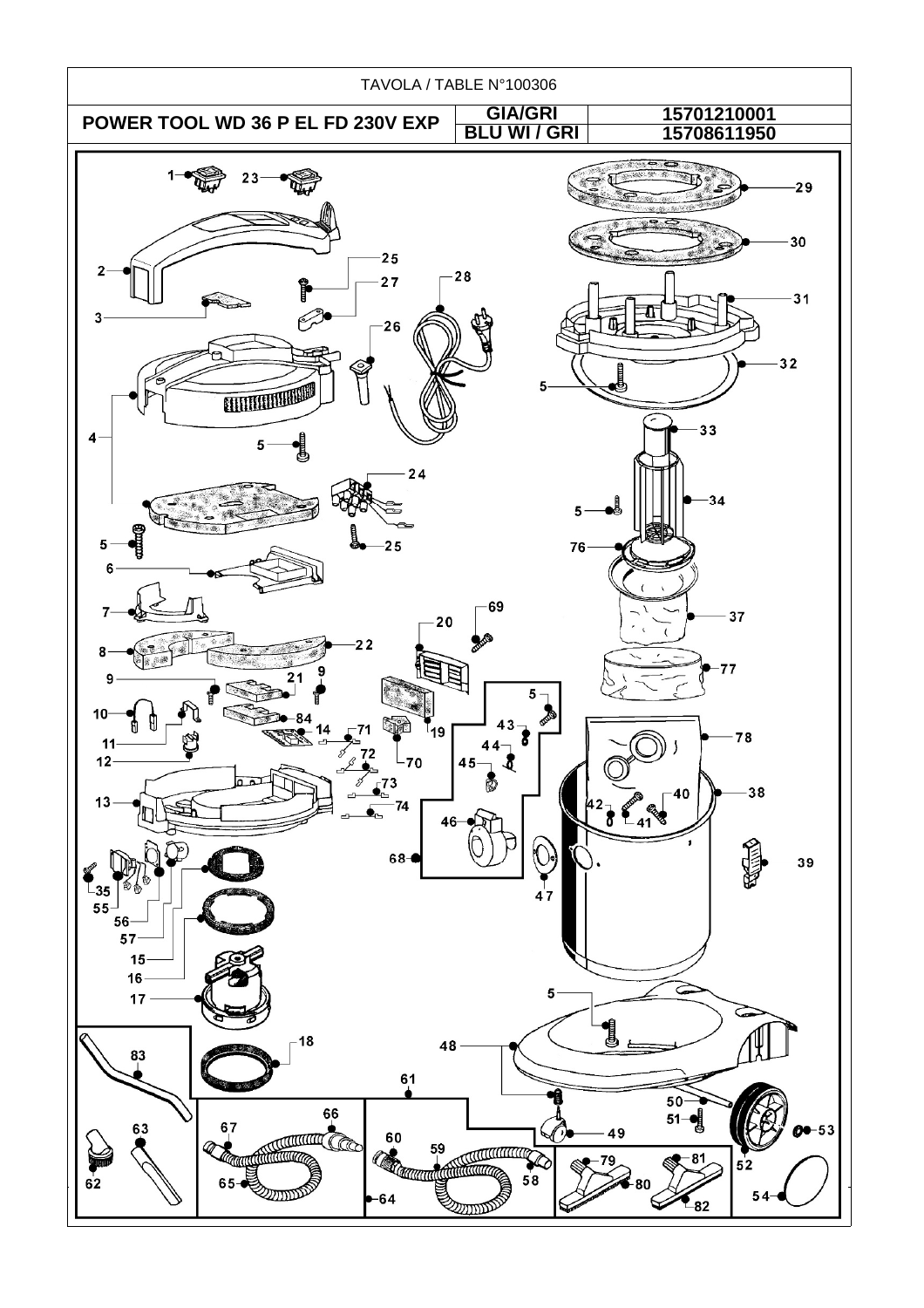| 15701210001<br><b>GIA/GRI</b><br>POWER TOOL WD 36 P EL FD 230V EXP<br>15708611950<br><b>BLU WI/GRI</b><br><b>CODICE</b><br><b>NOTE</b><br>Q.tà<br>POS.<br><b>DESCRIPTION</b><br><b>DESCRIZIONE</b><br><b>CODE</b><br><b>NOTES</b><br>Qty.<br>$\mathbf{1}$<br>INTERRUTTORE B4 MASK ROSSO<br>$\mathbf{1}$<br>2506252<br>MANIGLIA SP8 GIA+ADESIVI<br>$\mathbf{1}$<br>6687210<br>$\overline{2}$<br>MANIGLIA SP8 BLU WI. + ADESIVI<br>$\mathbf{1}$<br>6687234<br>3<br>MOUSSE ADESIVO MANIGLIA<br>3000123<br>$\mathbf{1}$<br>$\overline{4}$<br>COPERCHIO AS7 GRIGIO + FIREFLEX<br>6613304<br>$\mathbf{1}$<br>5<br>VITE TCC 5 X 16 SP<br>26<br>2508570<br>6<br>COCLEA POSTERIORE AS7 GRIGIA<br>2207714<br>$\mathbf{1}$<br>COCLEA ANTERIORE AS7 GRIGIA<br>$\overline{7}$<br>$\mathbf{1}$<br>2207724<br>FIREFLEX DX ANELLO INTERNO AS7<br>3000126<br>8<br>$\mathbf{1}$<br>9<br>VITE TCC 2,9 X 9,5<br>2508501<br>4<br>$\overline{2}$<br>TRECCIOLA X TERMOSTATO POWER WD 22<br>2506578<br>10<br>CAVALLOTTO X TERMOSTATO<br>$\mathbf{1}$<br>2506121<br>11<br>12<br>TERMOSTATO A 80°<br>2506122<br>$\mathbf{1}$<br>ANELLO INTERNO SP8 GIA.<br>$\mathbf{1}$<br>2207728<br>13<br>ANELLO INTERNO SP8 BLU WI.<br>2207725<br>$\mathbf{1}$<br>SCHEDA ELETTRONICA SP 8/SP 9<br>2506223<br>1<br>14<br><b>GUARNIZIONE SUP MOTORE POWER LINE</b><br>$\mathbf{1}$<br>2502537<br>15<br>GUARNIZIONE INTERM.MOTORE POWER LINE<br>2502536<br>16<br>1<br>17<br>MOTORE DOMEL 1100W 230V<br>$\mathbf{1}$<br>2505122<br><b>GUARNIZIONE INF.MOTORE POWER LINE</b><br>$\mathbf{1}$<br>18<br>2502539<br>19<br>FILTRO ARIA SCARICO AS7<br>3000129<br>$\mathbf{1}$<br>GRIGLIA POSTERIORE AS7 GRIGIO<br>2207820<br>20<br>1<br>FIREFLEX COCLEA POSTERIORE AS7<br>21<br>1<br>3000125<br>FIREFLEX SX ANELLO INTERNO AS7<br>22<br>$\mathbf{1}$<br>3000127<br><b>INTERRUTTORE B4 MASK GIALLO</b><br>23<br>$\mathbf{1}$<br>2506253<br>MORSETTO CABLATO SP 8/9<br>$\mathbf{1}$<br>24<br>6100307<br>VITE TCC 3 X 20 SP<br>25<br>3<br>2508500<br>PASSACAVO GRIGIO<br>$\mathbf{1}$<br>2502000<br>26<br>BLOCCACAVO A PONTICELLO<br>2001340<br>27<br>$\mathbf{1}$<br>28<br>CAVO 3X1.5 GRIGIO MT. 10 EXP RONDA<br>$\mathbf{1}$<br>2507299<br>29<br>FIREFLEX BUGNATO BASAM. MOT.<br>$\mathbf{1}$<br>3000128<br>FIREFLEX POLIET. BASAM. MOT.<br>30<br>$\mathbf{1}$<br>3000130<br>BASAMENTO MOTORE AS7 GIA WD+INS.<br>$\mathbf{1}$<br>6004106<br>31<br>BASAMENTO MOTORE AS7 BLU WI+INS.<br>6004108<br>$\mathbf{1}$<br><b>GUARNIZIONE BASAMENTO WS1</b><br>2502400<br>32<br>1<br>33<br><b>GALLEGGIANTE COMPLETO</b><br>1<br>6101100<br>$\mathbf{1}$<br>34<br><b>CESTELLO GALLEGGIANTE AS27</b><br>2000090<br>35<br><b>VITE TSCC 4.2 X 19</b><br>2508520<br>4<br>GR. FILTRO WS1 IN FELTRO<br>$\mathbf{1}$<br>37<br>6620000<br><b>INVOLUCRO WS1 PP GRIGIO WD</b><br>2207010<br>38<br>$\mathbf{1}$<br>CHIUSURA AS10 CON RECUPERO COMPL.<br>39<br>2<br>6100019<br>VITE TCC 5 X 13 SP<br>40<br>8<br>2508560<br>VITE TCC 5 X 22 CP<br>2<br>41<br>2508591<br>RONDELLA NYLON<br>$\overline{2}$<br>2501146<br>42<br>RONDELLA 6 X 24 X 1<br>$\mathbf{1}$<br>43<br>2509030<br>MOLLA X BOCCHETTONE AS7<br>44<br>$\mathbf{1}$<br>2500929<br>TASTO BOCCHETTONE AS7 COMPL.<br>$\mathbf{1}$<br>2501174<br>45<br>BOCCHETTONE AS7 GIALLO<br>2207786<br>1<br>46<br>BOCCHETTONE AS7 BLU WI.<br>2207788<br>1<br>GUARNIZIONE BOCCHETTONE AS7<br>$\mathbf{1}$<br>2502552<br>47<br>CARRELLO RUOTE AS7 GRI.WD+INSERTI<br>48<br>1<br>6613024<br>RUOTA GEMINI D. 50 AS 10<br>2<br>49<br>2510151<br>ASSALE RUOTE D.12 AS7<br>50<br>$\mathbf{1}$<br>2504316<br>VITE TCC 5 X 32 SP<br>2508592<br>2<br>51<br>RUOTA D.150 TWINVAC<br>52<br>2<br>2510048<br>STARLOCK PLAIN D.12<br>2<br>53<br>2510034<br>$\overline{2}$<br>54<br>BORCHIA NERA SATINATA<br>2510049<br>PRESA CABLATA<br>55<br>$\mathbf{1}$<br>3005028<br><b>GUARNIZIONE PRESA</b><br>$\mathbf{1}$<br>56<br>2502015<br><b>CARTER PRESA UTENSILE</b><br>2201330<br>57<br>$\mathbf{1}$<br>MANICOTTO GOMMA D.40 GHIBLI<br>2511390<br>58<br>1 |  | TAVOLA / TABLE N°1000306 |  |  |  |
|----------------------------------------------------------------------------------------------------------------------------------------------------------------------------------------------------------------------------------------------------------------------------------------------------------------------------------------------------------------------------------------------------------------------------------------------------------------------------------------------------------------------------------------------------------------------------------------------------------------------------------------------------------------------------------------------------------------------------------------------------------------------------------------------------------------------------------------------------------------------------------------------------------------------------------------------------------------------------------------------------------------------------------------------------------------------------------------------------------------------------------------------------------------------------------------------------------------------------------------------------------------------------------------------------------------------------------------------------------------------------------------------------------------------------------------------------------------------------------------------------------------------------------------------------------------------------------------------------------------------------------------------------------------------------------------------------------------------------------------------------------------------------------------------------------------------------------------------------------------------------------------------------------------------------------------------------------------------------------------------------------------------------------------------------------------------------------------------------------------------------------------------------------------------------------------------------------------------------------------------------------------------------------------------------------------------------------------------------------------------------------------------------------------------------------------------------------------------------------------------------------------------------------------------------------------------------------------------------------------------------------------------------------------------------------------------------------------------------------------------------------------------------------------------------------------------------------------------------------------------------------------------------------------------------------------------------------------------------------------------------------------------------------------------------------------------------------------------------------------------------------------------------------------------------------------------------------------------------------------------------------------------------------------------------------------------------------------------------------------------------------------------------------------------------------------------------------------------------------------------------------------------------------------------------------------------------------------------------------------------------------------------------------------------------------------------------------------------------------------------------------------------------------------------------------------------------------------------------------------------------------------------------------------------------------------------------------------------------------------------------------------|--|--------------------------|--|--|--|
|                                                                                                                                                                                                                                                                                                                                                                                                                                                                                                                                                                                                                                                                                                                                                                                                                                                                                                                                                                                                                                                                                                                                                                                                                                                                                                                                                                                                                                                                                                                                                                                                                                                                                                                                                                                                                                                                                                                                                                                                                                                                                                                                                                                                                                                                                                                                                                                                                                                                                                                                                                                                                                                                                                                                                                                                                                                                                                                                                                                                                                                                                                                                                                                                                                                                                                                                                                                                                                                                                                                                                                                                                                                                                                                                                                                                                                                                                                                                                                                                                |  |                          |  |  |  |
|                                                                                                                                                                                                                                                                                                                                                                                                                                                                                                                                                                                                                                                                                                                                                                                                                                                                                                                                                                                                                                                                                                                                                                                                                                                                                                                                                                                                                                                                                                                                                                                                                                                                                                                                                                                                                                                                                                                                                                                                                                                                                                                                                                                                                                                                                                                                                                                                                                                                                                                                                                                                                                                                                                                                                                                                                                                                                                                                                                                                                                                                                                                                                                                                                                                                                                                                                                                                                                                                                                                                                                                                                                                                                                                                                                                                                                                                                                                                                                                                                |  |                          |  |  |  |
|                                                                                                                                                                                                                                                                                                                                                                                                                                                                                                                                                                                                                                                                                                                                                                                                                                                                                                                                                                                                                                                                                                                                                                                                                                                                                                                                                                                                                                                                                                                                                                                                                                                                                                                                                                                                                                                                                                                                                                                                                                                                                                                                                                                                                                                                                                                                                                                                                                                                                                                                                                                                                                                                                                                                                                                                                                                                                                                                                                                                                                                                                                                                                                                                                                                                                                                                                                                                                                                                                                                                                                                                                                                                                                                                                                                                                                                                                                                                                                                                                |  |                          |  |  |  |
|                                                                                                                                                                                                                                                                                                                                                                                                                                                                                                                                                                                                                                                                                                                                                                                                                                                                                                                                                                                                                                                                                                                                                                                                                                                                                                                                                                                                                                                                                                                                                                                                                                                                                                                                                                                                                                                                                                                                                                                                                                                                                                                                                                                                                                                                                                                                                                                                                                                                                                                                                                                                                                                                                                                                                                                                                                                                                                                                                                                                                                                                                                                                                                                                                                                                                                                                                                                                                                                                                                                                                                                                                                                                                                                                                                                                                                                                                                                                                                                                                |  |                          |  |  |  |
|                                                                                                                                                                                                                                                                                                                                                                                                                                                                                                                                                                                                                                                                                                                                                                                                                                                                                                                                                                                                                                                                                                                                                                                                                                                                                                                                                                                                                                                                                                                                                                                                                                                                                                                                                                                                                                                                                                                                                                                                                                                                                                                                                                                                                                                                                                                                                                                                                                                                                                                                                                                                                                                                                                                                                                                                                                                                                                                                                                                                                                                                                                                                                                                                                                                                                                                                                                                                                                                                                                                                                                                                                                                                                                                                                                                                                                                                                                                                                                                                                |  |                          |  |  |  |
|                                                                                                                                                                                                                                                                                                                                                                                                                                                                                                                                                                                                                                                                                                                                                                                                                                                                                                                                                                                                                                                                                                                                                                                                                                                                                                                                                                                                                                                                                                                                                                                                                                                                                                                                                                                                                                                                                                                                                                                                                                                                                                                                                                                                                                                                                                                                                                                                                                                                                                                                                                                                                                                                                                                                                                                                                                                                                                                                                                                                                                                                                                                                                                                                                                                                                                                                                                                                                                                                                                                                                                                                                                                                                                                                                                                                                                                                                                                                                                                                                |  |                          |  |  |  |
|                                                                                                                                                                                                                                                                                                                                                                                                                                                                                                                                                                                                                                                                                                                                                                                                                                                                                                                                                                                                                                                                                                                                                                                                                                                                                                                                                                                                                                                                                                                                                                                                                                                                                                                                                                                                                                                                                                                                                                                                                                                                                                                                                                                                                                                                                                                                                                                                                                                                                                                                                                                                                                                                                                                                                                                                                                                                                                                                                                                                                                                                                                                                                                                                                                                                                                                                                                                                                                                                                                                                                                                                                                                                                                                                                                                                                                                                                                                                                                                                                |  |                          |  |  |  |
|                                                                                                                                                                                                                                                                                                                                                                                                                                                                                                                                                                                                                                                                                                                                                                                                                                                                                                                                                                                                                                                                                                                                                                                                                                                                                                                                                                                                                                                                                                                                                                                                                                                                                                                                                                                                                                                                                                                                                                                                                                                                                                                                                                                                                                                                                                                                                                                                                                                                                                                                                                                                                                                                                                                                                                                                                                                                                                                                                                                                                                                                                                                                                                                                                                                                                                                                                                                                                                                                                                                                                                                                                                                                                                                                                                                                                                                                                                                                                                                                                |  |                          |  |  |  |
|                                                                                                                                                                                                                                                                                                                                                                                                                                                                                                                                                                                                                                                                                                                                                                                                                                                                                                                                                                                                                                                                                                                                                                                                                                                                                                                                                                                                                                                                                                                                                                                                                                                                                                                                                                                                                                                                                                                                                                                                                                                                                                                                                                                                                                                                                                                                                                                                                                                                                                                                                                                                                                                                                                                                                                                                                                                                                                                                                                                                                                                                                                                                                                                                                                                                                                                                                                                                                                                                                                                                                                                                                                                                                                                                                                                                                                                                                                                                                                                                                |  |                          |  |  |  |
|                                                                                                                                                                                                                                                                                                                                                                                                                                                                                                                                                                                                                                                                                                                                                                                                                                                                                                                                                                                                                                                                                                                                                                                                                                                                                                                                                                                                                                                                                                                                                                                                                                                                                                                                                                                                                                                                                                                                                                                                                                                                                                                                                                                                                                                                                                                                                                                                                                                                                                                                                                                                                                                                                                                                                                                                                                                                                                                                                                                                                                                                                                                                                                                                                                                                                                                                                                                                                                                                                                                                                                                                                                                                                                                                                                                                                                                                                                                                                                                                                |  |                          |  |  |  |
|                                                                                                                                                                                                                                                                                                                                                                                                                                                                                                                                                                                                                                                                                                                                                                                                                                                                                                                                                                                                                                                                                                                                                                                                                                                                                                                                                                                                                                                                                                                                                                                                                                                                                                                                                                                                                                                                                                                                                                                                                                                                                                                                                                                                                                                                                                                                                                                                                                                                                                                                                                                                                                                                                                                                                                                                                                                                                                                                                                                                                                                                                                                                                                                                                                                                                                                                                                                                                                                                                                                                                                                                                                                                                                                                                                                                                                                                                                                                                                                                                |  |                          |  |  |  |
|                                                                                                                                                                                                                                                                                                                                                                                                                                                                                                                                                                                                                                                                                                                                                                                                                                                                                                                                                                                                                                                                                                                                                                                                                                                                                                                                                                                                                                                                                                                                                                                                                                                                                                                                                                                                                                                                                                                                                                                                                                                                                                                                                                                                                                                                                                                                                                                                                                                                                                                                                                                                                                                                                                                                                                                                                                                                                                                                                                                                                                                                                                                                                                                                                                                                                                                                                                                                                                                                                                                                                                                                                                                                                                                                                                                                                                                                                                                                                                                                                |  |                          |  |  |  |
|                                                                                                                                                                                                                                                                                                                                                                                                                                                                                                                                                                                                                                                                                                                                                                                                                                                                                                                                                                                                                                                                                                                                                                                                                                                                                                                                                                                                                                                                                                                                                                                                                                                                                                                                                                                                                                                                                                                                                                                                                                                                                                                                                                                                                                                                                                                                                                                                                                                                                                                                                                                                                                                                                                                                                                                                                                                                                                                                                                                                                                                                                                                                                                                                                                                                                                                                                                                                                                                                                                                                                                                                                                                                                                                                                                                                                                                                                                                                                                                                                |  |                          |  |  |  |
|                                                                                                                                                                                                                                                                                                                                                                                                                                                                                                                                                                                                                                                                                                                                                                                                                                                                                                                                                                                                                                                                                                                                                                                                                                                                                                                                                                                                                                                                                                                                                                                                                                                                                                                                                                                                                                                                                                                                                                                                                                                                                                                                                                                                                                                                                                                                                                                                                                                                                                                                                                                                                                                                                                                                                                                                                                                                                                                                                                                                                                                                                                                                                                                                                                                                                                                                                                                                                                                                                                                                                                                                                                                                                                                                                                                                                                                                                                                                                                                                                |  |                          |  |  |  |
|                                                                                                                                                                                                                                                                                                                                                                                                                                                                                                                                                                                                                                                                                                                                                                                                                                                                                                                                                                                                                                                                                                                                                                                                                                                                                                                                                                                                                                                                                                                                                                                                                                                                                                                                                                                                                                                                                                                                                                                                                                                                                                                                                                                                                                                                                                                                                                                                                                                                                                                                                                                                                                                                                                                                                                                                                                                                                                                                                                                                                                                                                                                                                                                                                                                                                                                                                                                                                                                                                                                                                                                                                                                                                                                                                                                                                                                                                                                                                                                                                |  |                          |  |  |  |
|                                                                                                                                                                                                                                                                                                                                                                                                                                                                                                                                                                                                                                                                                                                                                                                                                                                                                                                                                                                                                                                                                                                                                                                                                                                                                                                                                                                                                                                                                                                                                                                                                                                                                                                                                                                                                                                                                                                                                                                                                                                                                                                                                                                                                                                                                                                                                                                                                                                                                                                                                                                                                                                                                                                                                                                                                                                                                                                                                                                                                                                                                                                                                                                                                                                                                                                                                                                                                                                                                                                                                                                                                                                                                                                                                                                                                                                                                                                                                                                                                |  |                          |  |  |  |
|                                                                                                                                                                                                                                                                                                                                                                                                                                                                                                                                                                                                                                                                                                                                                                                                                                                                                                                                                                                                                                                                                                                                                                                                                                                                                                                                                                                                                                                                                                                                                                                                                                                                                                                                                                                                                                                                                                                                                                                                                                                                                                                                                                                                                                                                                                                                                                                                                                                                                                                                                                                                                                                                                                                                                                                                                                                                                                                                                                                                                                                                                                                                                                                                                                                                                                                                                                                                                                                                                                                                                                                                                                                                                                                                                                                                                                                                                                                                                                                                                |  |                          |  |  |  |
|                                                                                                                                                                                                                                                                                                                                                                                                                                                                                                                                                                                                                                                                                                                                                                                                                                                                                                                                                                                                                                                                                                                                                                                                                                                                                                                                                                                                                                                                                                                                                                                                                                                                                                                                                                                                                                                                                                                                                                                                                                                                                                                                                                                                                                                                                                                                                                                                                                                                                                                                                                                                                                                                                                                                                                                                                                                                                                                                                                                                                                                                                                                                                                                                                                                                                                                                                                                                                                                                                                                                                                                                                                                                                                                                                                                                                                                                                                                                                                                                                |  |                          |  |  |  |
|                                                                                                                                                                                                                                                                                                                                                                                                                                                                                                                                                                                                                                                                                                                                                                                                                                                                                                                                                                                                                                                                                                                                                                                                                                                                                                                                                                                                                                                                                                                                                                                                                                                                                                                                                                                                                                                                                                                                                                                                                                                                                                                                                                                                                                                                                                                                                                                                                                                                                                                                                                                                                                                                                                                                                                                                                                                                                                                                                                                                                                                                                                                                                                                                                                                                                                                                                                                                                                                                                                                                                                                                                                                                                                                                                                                                                                                                                                                                                                                                                |  |                          |  |  |  |
|                                                                                                                                                                                                                                                                                                                                                                                                                                                                                                                                                                                                                                                                                                                                                                                                                                                                                                                                                                                                                                                                                                                                                                                                                                                                                                                                                                                                                                                                                                                                                                                                                                                                                                                                                                                                                                                                                                                                                                                                                                                                                                                                                                                                                                                                                                                                                                                                                                                                                                                                                                                                                                                                                                                                                                                                                                                                                                                                                                                                                                                                                                                                                                                                                                                                                                                                                                                                                                                                                                                                                                                                                                                                                                                                                                                                                                                                                                                                                                                                                |  |                          |  |  |  |
|                                                                                                                                                                                                                                                                                                                                                                                                                                                                                                                                                                                                                                                                                                                                                                                                                                                                                                                                                                                                                                                                                                                                                                                                                                                                                                                                                                                                                                                                                                                                                                                                                                                                                                                                                                                                                                                                                                                                                                                                                                                                                                                                                                                                                                                                                                                                                                                                                                                                                                                                                                                                                                                                                                                                                                                                                                                                                                                                                                                                                                                                                                                                                                                                                                                                                                                                                                                                                                                                                                                                                                                                                                                                                                                                                                                                                                                                                                                                                                                                                |  |                          |  |  |  |
|                                                                                                                                                                                                                                                                                                                                                                                                                                                                                                                                                                                                                                                                                                                                                                                                                                                                                                                                                                                                                                                                                                                                                                                                                                                                                                                                                                                                                                                                                                                                                                                                                                                                                                                                                                                                                                                                                                                                                                                                                                                                                                                                                                                                                                                                                                                                                                                                                                                                                                                                                                                                                                                                                                                                                                                                                                                                                                                                                                                                                                                                                                                                                                                                                                                                                                                                                                                                                                                                                                                                                                                                                                                                                                                                                                                                                                                                                                                                                                                                                |  |                          |  |  |  |
|                                                                                                                                                                                                                                                                                                                                                                                                                                                                                                                                                                                                                                                                                                                                                                                                                                                                                                                                                                                                                                                                                                                                                                                                                                                                                                                                                                                                                                                                                                                                                                                                                                                                                                                                                                                                                                                                                                                                                                                                                                                                                                                                                                                                                                                                                                                                                                                                                                                                                                                                                                                                                                                                                                                                                                                                                                                                                                                                                                                                                                                                                                                                                                                                                                                                                                                                                                                                                                                                                                                                                                                                                                                                                                                                                                                                                                                                                                                                                                                                                |  |                          |  |  |  |
|                                                                                                                                                                                                                                                                                                                                                                                                                                                                                                                                                                                                                                                                                                                                                                                                                                                                                                                                                                                                                                                                                                                                                                                                                                                                                                                                                                                                                                                                                                                                                                                                                                                                                                                                                                                                                                                                                                                                                                                                                                                                                                                                                                                                                                                                                                                                                                                                                                                                                                                                                                                                                                                                                                                                                                                                                                                                                                                                                                                                                                                                                                                                                                                                                                                                                                                                                                                                                                                                                                                                                                                                                                                                                                                                                                                                                                                                                                                                                                                                                |  |                          |  |  |  |
|                                                                                                                                                                                                                                                                                                                                                                                                                                                                                                                                                                                                                                                                                                                                                                                                                                                                                                                                                                                                                                                                                                                                                                                                                                                                                                                                                                                                                                                                                                                                                                                                                                                                                                                                                                                                                                                                                                                                                                                                                                                                                                                                                                                                                                                                                                                                                                                                                                                                                                                                                                                                                                                                                                                                                                                                                                                                                                                                                                                                                                                                                                                                                                                                                                                                                                                                                                                                                                                                                                                                                                                                                                                                                                                                                                                                                                                                                                                                                                                                                |  |                          |  |  |  |
|                                                                                                                                                                                                                                                                                                                                                                                                                                                                                                                                                                                                                                                                                                                                                                                                                                                                                                                                                                                                                                                                                                                                                                                                                                                                                                                                                                                                                                                                                                                                                                                                                                                                                                                                                                                                                                                                                                                                                                                                                                                                                                                                                                                                                                                                                                                                                                                                                                                                                                                                                                                                                                                                                                                                                                                                                                                                                                                                                                                                                                                                                                                                                                                                                                                                                                                                                                                                                                                                                                                                                                                                                                                                                                                                                                                                                                                                                                                                                                                                                |  |                          |  |  |  |
|                                                                                                                                                                                                                                                                                                                                                                                                                                                                                                                                                                                                                                                                                                                                                                                                                                                                                                                                                                                                                                                                                                                                                                                                                                                                                                                                                                                                                                                                                                                                                                                                                                                                                                                                                                                                                                                                                                                                                                                                                                                                                                                                                                                                                                                                                                                                                                                                                                                                                                                                                                                                                                                                                                                                                                                                                                                                                                                                                                                                                                                                                                                                                                                                                                                                                                                                                                                                                                                                                                                                                                                                                                                                                                                                                                                                                                                                                                                                                                                                                |  |                          |  |  |  |
|                                                                                                                                                                                                                                                                                                                                                                                                                                                                                                                                                                                                                                                                                                                                                                                                                                                                                                                                                                                                                                                                                                                                                                                                                                                                                                                                                                                                                                                                                                                                                                                                                                                                                                                                                                                                                                                                                                                                                                                                                                                                                                                                                                                                                                                                                                                                                                                                                                                                                                                                                                                                                                                                                                                                                                                                                                                                                                                                                                                                                                                                                                                                                                                                                                                                                                                                                                                                                                                                                                                                                                                                                                                                                                                                                                                                                                                                                                                                                                                                                |  |                          |  |  |  |
|                                                                                                                                                                                                                                                                                                                                                                                                                                                                                                                                                                                                                                                                                                                                                                                                                                                                                                                                                                                                                                                                                                                                                                                                                                                                                                                                                                                                                                                                                                                                                                                                                                                                                                                                                                                                                                                                                                                                                                                                                                                                                                                                                                                                                                                                                                                                                                                                                                                                                                                                                                                                                                                                                                                                                                                                                                                                                                                                                                                                                                                                                                                                                                                                                                                                                                                                                                                                                                                                                                                                                                                                                                                                                                                                                                                                                                                                                                                                                                                                                |  |                          |  |  |  |
|                                                                                                                                                                                                                                                                                                                                                                                                                                                                                                                                                                                                                                                                                                                                                                                                                                                                                                                                                                                                                                                                                                                                                                                                                                                                                                                                                                                                                                                                                                                                                                                                                                                                                                                                                                                                                                                                                                                                                                                                                                                                                                                                                                                                                                                                                                                                                                                                                                                                                                                                                                                                                                                                                                                                                                                                                                                                                                                                                                                                                                                                                                                                                                                                                                                                                                                                                                                                                                                                                                                                                                                                                                                                                                                                                                                                                                                                                                                                                                                                                |  |                          |  |  |  |
|                                                                                                                                                                                                                                                                                                                                                                                                                                                                                                                                                                                                                                                                                                                                                                                                                                                                                                                                                                                                                                                                                                                                                                                                                                                                                                                                                                                                                                                                                                                                                                                                                                                                                                                                                                                                                                                                                                                                                                                                                                                                                                                                                                                                                                                                                                                                                                                                                                                                                                                                                                                                                                                                                                                                                                                                                                                                                                                                                                                                                                                                                                                                                                                                                                                                                                                                                                                                                                                                                                                                                                                                                                                                                                                                                                                                                                                                                                                                                                                                                |  |                          |  |  |  |
|                                                                                                                                                                                                                                                                                                                                                                                                                                                                                                                                                                                                                                                                                                                                                                                                                                                                                                                                                                                                                                                                                                                                                                                                                                                                                                                                                                                                                                                                                                                                                                                                                                                                                                                                                                                                                                                                                                                                                                                                                                                                                                                                                                                                                                                                                                                                                                                                                                                                                                                                                                                                                                                                                                                                                                                                                                                                                                                                                                                                                                                                                                                                                                                                                                                                                                                                                                                                                                                                                                                                                                                                                                                                                                                                                                                                                                                                                                                                                                                                                |  |                          |  |  |  |
|                                                                                                                                                                                                                                                                                                                                                                                                                                                                                                                                                                                                                                                                                                                                                                                                                                                                                                                                                                                                                                                                                                                                                                                                                                                                                                                                                                                                                                                                                                                                                                                                                                                                                                                                                                                                                                                                                                                                                                                                                                                                                                                                                                                                                                                                                                                                                                                                                                                                                                                                                                                                                                                                                                                                                                                                                                                                                                                                                                                                                                                                                                                                                                                                                                                                                                                                                                                                                                                                                                                                                                                                                                                                                                                                                                                                                                                                                                                                                                                                                |  |                          |  |  |  |
|                                                                                                                                                                                                                                                                                                                                                                                                                                                                                                                                                                                                                                                                                                                                                                                                                                                                                                                                                                                                                                                                                                                                                                                                                                                                                                                                                                                                                                                                                                                                                                                                                                                                                                                                                                                                                                                                                                                                                                                                                                                                                                                                                                                                                                                                                                                                                                                                                                                                                                                                                                                                                                                                                                                                                                                                                                                                                                                                                                                                                                                                                                                                                                                                                                                                                                                                                                                                                                                                                                                                                                                                                                                                                                                                                                                                                                                                                                                                                                                                                |  |                          |  |  |  |
|                                                                                                                                                                                                                                                                                                                                                                                                                                                                                                                                                                                                                                                                                                                                                                                                                                                                                                                                                                                                                                                                                                                                                                                                                                                                                                                                                                                                                                                                                                                                                                                                                                                                                                                                                                                                                                                                                                                                                                                                                                                                                                                                                                                                                                                                                                                                                                                                                                                                                                                                                                                                                                                                                                                                                                                                                                                                                                                                                                                                                                                                                                                                                                                                                                                                                                                                                                                                                                                                                                                                                                                                                                                                                                                                                                                                                                                                                                                                                                                                                |  |                          |  |  |  |
|                                                                                                                                                                                                                                                                                                                                                                                                                                                                                                                                                                                                                                                                                                                                                                                                                                                                                                                                                                                                                                                                                                                                                                                                                                                                                                                                                                                                                                                                                                                                                                                                                                                                                                                                                                                                                                                                                                                                                                                                                                                                                                                                                                                                                                                                                                                                                                                                                                                                                                                                                                                                                                                                                                                                                                                                                                                                                                                                                                                                                                                                                                                                                                                                                                                                                                                                                                                                                                                                                                                                                                                                                                                                                                                                                                                                                                                                                                                                                                                                                |  |                          |  |  |  |
|                                                                                                                                                                                                                                                                                                                                                                                                                                                                                                                                                                                                                                                                                                                                                                                                                                                                                                                                                                                                                                                                                                                                                                                                                                                                                                                                                                                                                                                                                                                                                                                                                                                                                                                                                                                                                                                                                                                                                                                                                                                                                                                                                                                                                                                                                                                                                                                                                                                                                                                                                                                                                                                                                                                                                                                                                                                                                                                                                                                                                                                                                                                                                                                                                                                                                                                                                                                                                                                                                                                                                                                                                                                                                                                                                                                                                                                                                                                                                                                                                |  |                          |  |  |  |
|                                                                                                                                                                                                                                                                                                                                                                                                                                                                                                                                                                                                                                                                                                                                                                                                                                                                                                                                                                                                                                                                                                                                                                                                                                                                                                                                                                                                                                                                                                                                                                                                                                                                                                                                                                                                                                                                                                                                                                                                                                                                                                                                                                                                                                                                                                                                                                                                                                                                                                                                                                                                                                                                                                                                                                                                                                                                                                                                                                                                                                                                                                                                                                                                                                                                                                                                                                                                                                                                                                                                                                                                                                                                                                                                                                                                                                                                                                                                                                                                                |  |                          |  |  |  |
|                                                                                                                                                                                                                                                                                                                                                                                                                                                                                                                                                                                                                                                                                                                                                                                                                                                                                                                                                                                                                                                                                                                                                                                                                                                                                                                                                                                                                                                                                                                                                                                                                                                                                                                                                                                                                                                                                                                                                                                                                                                                                                                                                                                                                                                                                                                                                                                                                                                                                                                                                                                                                                                                                                                                                                                                                                                                                                                                                                                                                                                                                                                                                                                                                                                                                                                                                                                                                                                                                                                                                                                                                                                                                                                                                                                                                                                                                                                                                                                                                |  |                          |  |  |  |
|                                                                                                                                                                                                                                                                                                                                                                                                                                                                                                                                                                                                                                                                                                                                                                                                                                                                                                                                                                                                                                                                                                                                                                                                                                                                                                                                                                                                                                                                                                                                                                                                                                                                                                                                                                                                                                                                                                                                                                                                                                                                                                                                                                                                                                                                                                                                                                                                                                                                                                                                                                                                                                                                                                                                                                                                                                                                                                                                                                                                                                                                                                                                                                                                                                                                                                                                                                                                                                                                                                                                                                                                                                                                                                                                                                                                                                                                                                                                                                                                                |  |                          |  |  |  |
|                                                                                                                                                                                                                                                                                                                                                                                                                                                                                                                                                                                                                                                                                                                                                                                                                                                                                                                                                                                                                                                                                                                                                                                                                                                                                                                                                                                                                                                                                                                                                                                                                                                                                                                                                                                                                                                                                                                                                                                                                                                                                                                                                                                                                                                                                                                                                                                                                                                                                                                                                                                                                                                                                                                                                                                                                                                                                                                                                                                                                                                                                                                                                                                                                                                                                                                                                                                                                                                                                                                                                                                                                                                                                                                                                                                                                                                                                                                                                                                                                |  |                          |  |  |  |
|                                                                                                                                                                                                                                                                                                                                                                                                                                                                                                                                                                                                                                                                                                                                                                                                                                                                                                                                                                                                                                                                                                                                                                                                                                                                                                                                                                                                                                                                                                                                                                                                                                                                                                                                                                                                                                                                                                                                                                                                                                                                                                                                                                                                                                                                                                                                                                                                                                                                                                                                                                                                                                                                                                                                                                                                                                                                                                                                                                                                                                                                                                                                                                                                                                                                                                                                                                                                                                                                                                                                                                                                                                                                                                                                                                                                                                                                                                                                                                                                                |  |                          |  |  |  |
|                                                                                                                                                                                                                                                                                                                                                                                                                                                                                                                                                                                                                                                                                                                                                                                                                                                                                                                                                                                                                                                                                                                                                                                                                                                                                                                                                                                                                                                                                                                                                                                                                                                                                                                                                                                                                                                                                                                                                                                                                                                                                                                                                                                                                                                                                                                                                                                                                                                                                                                                                                                                                                                                                                                                                                                                                                                                                                                                                                                                                                                                                                                                                                                                                                                                                                                                                                                                                                                                                                                                                                                                                                                                                                                                                                                                                                                                                                                                                                                                                |  |                          |  |  |  |
|                                                                                                                                                                                                                                                                                                                                                                                                                                                                                                                                                                                                                                                                                                                                                                                                                                                                                                                                                                                                                                                                                                                                                                                                                                                                                                                                                                                                                                                                                                                                                                                                                                                                                                                                                                                                                                                                                                                                                                                                                                                                                                                                                                                                                                                                                                                                                                                                                                                                                                                                                                                                                                                                                                                                                                                                                                                                                                                                                                                                                                                                                                                                                                                                                                                                                                                                                                                                                                                                                                                                                                                                                                                                                                                                                                                                                                                                                                                                                                                                                |  |                          |  |  |  |
|                                                                                                                                                                                                                                                                                                                                                                                                                                                                                                                                                                                                                                                                                                                                                                                                                                                                                                                                                                                                                                                                                                                                                                                                                                                                                                                                                                                                                                                                                                                                                                                                                                                                                                                                                                                                                                                                                                                                                                                                                                                                                                                                                                                                                                                                                                                                                                                                                                                                                                                                                                                                                                                                                                                                                                                                                                                                                                                                                                                                                                                                                                                                                                                                                                                                                                                                                                                                                                                                                                                                                                                                                                                                                                                                                                                                                                                                                                                                                                                                                |  |                          |  |  |  |
|                                                                                                                                                                                                                                                                                                                                                                                                                                                                                                                                                                                                                                                                                                                                                                                                                                                                                                                                                                                                                                                                                                                                                                                                                                                                                                                                                                                                                                                                                                                                                                                                                                                                                                                                                                                                                                                                                                                                                                                                                                                                                                                                                                                                                                                                                                                                                                                                                                                                                                                                                                                                                                                                                                                                                                                                                                                                                                                                                                                                                                                                                                                                                                                                                                                                                                                                                                                                                                                                                                                                                                                                                                                                                                                                                                                                                                                                                                                                                                                                                |  |                          |  |  |  |
|                                                                                                                                                                                                                                                                                                                                                                                                                                                                                                                                                                                                                                                                                                                                                                                                                                                                                                                                                                                                                                                                                                                                                                                                                                                                                                                                                                                                                                                                                                                                                                                                                                                                                                                                                                                                                                                                                                                                                                                                                                                                                                                                                                                                                                                                                                                                                                                                                                                                                                                                                                                                                                                                                                                                                                                                                                                                                                                                                                                                                                                                                                                                                                                                                                                                                                                                                                                                                                                                                                                                                                                                                                                                                                                                                                                                                                                                                                                                                                                                                |  |                          |  |  |  |
|                                                                                                                                                                                                                                                                                                                                                                                                                                                                                                                                                                                                                                                                                                                                                                                                                                                                                                                                                                                                                                                                                                                                                                                                                                                                                                                                                                                                                                                                                                                                                                                                                                                                                                                                                                                                                                                                                                                                                                                                                                                                                                                                                                                                                                                                                                                                                                                                                                                                                                                                                                                                                                                                                                                                                                                                                                                                                                                                                                                                                                                                                                                                                                                                                                                                                                                                                                                                                                                                                                                                                                                                                                                                                                                                                                                                                                                                                                                                                                                                                |  |                          |  |  |  |
|                                                                                                                                                                                                                                                                                                                                                                                                                                                                                                                                                                                                                                                                                                                                                                                                                                                                                                                                                                                                                                                                                                                                                                                                                                                                                                                                                                                                                                                                                                                                                                                                                                                                                                                                                                                                                                                                                                                                                                                                                                                                                                                                                                                                                                                                                                                                                                                                                                                                                                                                                                                                                                                                                                                                                                                                                                                                                                                                                                                                                                                                                                                                                                                                                                                                                                                                                                                                                                                                                                                                                                                                                                                                                                                                                                                                                                                                                                                                                                                                                |  |                          |  |  |  |
|                                                                                                                                                                                                                                                                                                                                                                                                                                                                                                                                                                                                                                                                                                                                                                                                                                                                                                                                                                                                                                                                                                                                                                                                                                                                                                                                                                                                                                                                                                                                                                                                                                                                                                                                                                                                                                                                                                                                                                                                                                                                                                                                                                                                                                                                                                                                                                                                                                                                                                                                                                                                                                                                                                                                                                                                                                                                                                                                                                                                                                                                                                                                                                                                                                                                                                                                                                                                                                                                                                                                                                                                                                                                                                                                                                                                                                                                                                                                                                                                                |  |                          |  |  |  |
|                                                                                                                                                                                                                                                                                                                                                                                                                                                                                                                                                                                                                                                                                                                                                                                                                                                                                                                                                                                                                                                                                                                                                                                                                                                                                                                                                                                                                                                                                                                                                                                                                                                                                                                                                                                                                                                                                                                                                                                                                                                                                                                                                                                                                                                                                                                                                                                                                                                                                                                                                                                                                                                                                                                                                                                                                                                                                                                                                                                                                                                                                                                                                                                                                                                                                                                                                                                                                                                                                                                                                                                                                                                                                                                                                                                                                                                                                                                                                                                                                |  |                          |  |  |  |
|                                                                                                                                                                                                                                                                                                                                                                                                                                                                                                                                                                                                                                                                                                                                                                                                                                                                                                                                                                                                                                                                                                                                                                                                                                                                                                                                                                                                                                                                                                                                                                                                                                                                                                                                                                                                                                                                                                                                                                                                                                                                                                                                                                                                                                                                                                                                                                                                                                                                                                                                                                                                                                                                                                                                                                                                                                                                                                                                                                                                                                                                                                                                                                                                                                                                                                                                                                                                                                                                                                                                                                                                                                                                                                                                                                                                                                                                                                                                                                                                                |  |                          |  |  |  |